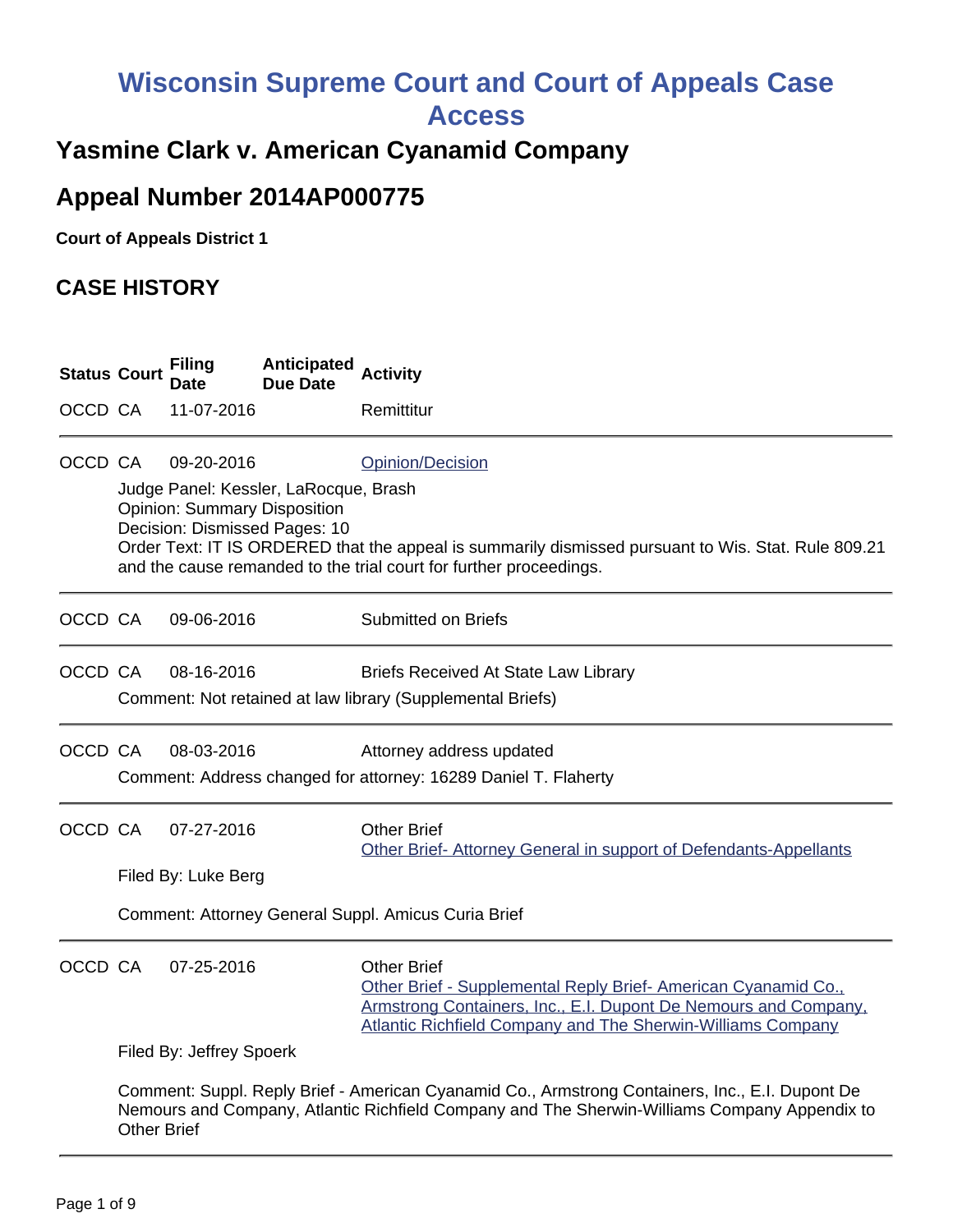Comment: Yasmine Clark OCCD CA 06-30-2016 Other Brief [Other Brief- Supplemental Brief of Appellant\(s\) - American Cyanamid](https://acefiling.wicourts.gov/document/eFiled/2014AP000775/171352) [Co., Armstrong Containers, Inc., E.I. Dupont De Nemours and](https://acefiling.wicourts.gov/document/eFiled/2014AP000775/171352) [Company, Atlantic Richfield Company and The Sherwin-Williams](https://acefiling.wicourts.gov/document/eFiled/2014AP000775/171352) **[Company](https://acefiling.wicourts.gov/document/eFiled/2014AP000775/171352)** Comment: Supplemental Brief - American Cyanamid Co., Armstrong Containers, Inc., E.I. Dupont De Nemours and Company, Atlantic Richfield Company and The Sherwin-Williams Company OCCD CA 05-12-2016 Motion for Miscellaneous Relief Filed By: Jeffrey Spoerk Submit Date: 5-19-2016 Decision: (O) Other Decision Date: 6-10-2016 ORD that this court will rely on the briefs filed in the Wisconsin Supreme Court, but will also allow limited supplemental briefing as outlined in this order. FRO that the Defendants-Appellants and Attorney Generals motions for supplemental briefing and oral argument are granted in part and denied in part. This court will establish a slightly shorter supplemental briefing schedule than requested, and it will decide after supplemental briefing whether to schedule oral argument. Only those who have filed supplemental briefs will be allotted time to participate in oral argument (if it is ultimately scheduled). FRO that the Defendants-Appellants shall file their supplemental appellants brief within 20 days of the date of this order and the format shall be consistent with WIS. STAT. RULE 809.19(8), (9), (12), and (13), except the length of the brief may not exceed 10 pages if a monospaced font is used or 2,250 words if a proportional serif font is used. FRO that the Plaintiff-Respondent shall file her supplemental response brief within 20 days after the date on which the court accepts the Defendants-Appellants supplemental appellants brief for filing. The format shall be consistent with WIS. STAT. RULE 809.19(8), (9), (12), and (13), except the length of the brief may not exceed 10 pages if a monospaced font is used or 2,250 words if a proportional serif font is used. FRO that the Defendants-Appellants shall file their supplemental reply brief within five days after the date on which the court accepts the Plaintiff-Respondents supplemental response brief for filing. The format shall be consistent with WIS. STAT. RULE 809.19(8), (9), (12), and (13), except the length of the brief may not exceed 5 pages if a monospaced font is used or 1,125 words if a proportional serif font is used. FRO that if the Attorney General chooses to file a supplemental amicus Comment: procedural motion for supplemental briefing and oral argument; 5/16/16 rcv'd add'l duplicate copies of motion; 5/18/16 rcvd. motion supporting def-app motion and for oral arg. time from Luke Berg OCCD CA 05-11-2016 Other Papers Comment: ltr. from Atty. Earle asking if CA wishes to decide case based on briefs filed in Supreme Court or if further briefing will be ordered. OCCD SC 04-15-2016 Cites 367 Wis. 2d 540 OCCD SC 04-15-2016 Cites

877 N.W.2d 117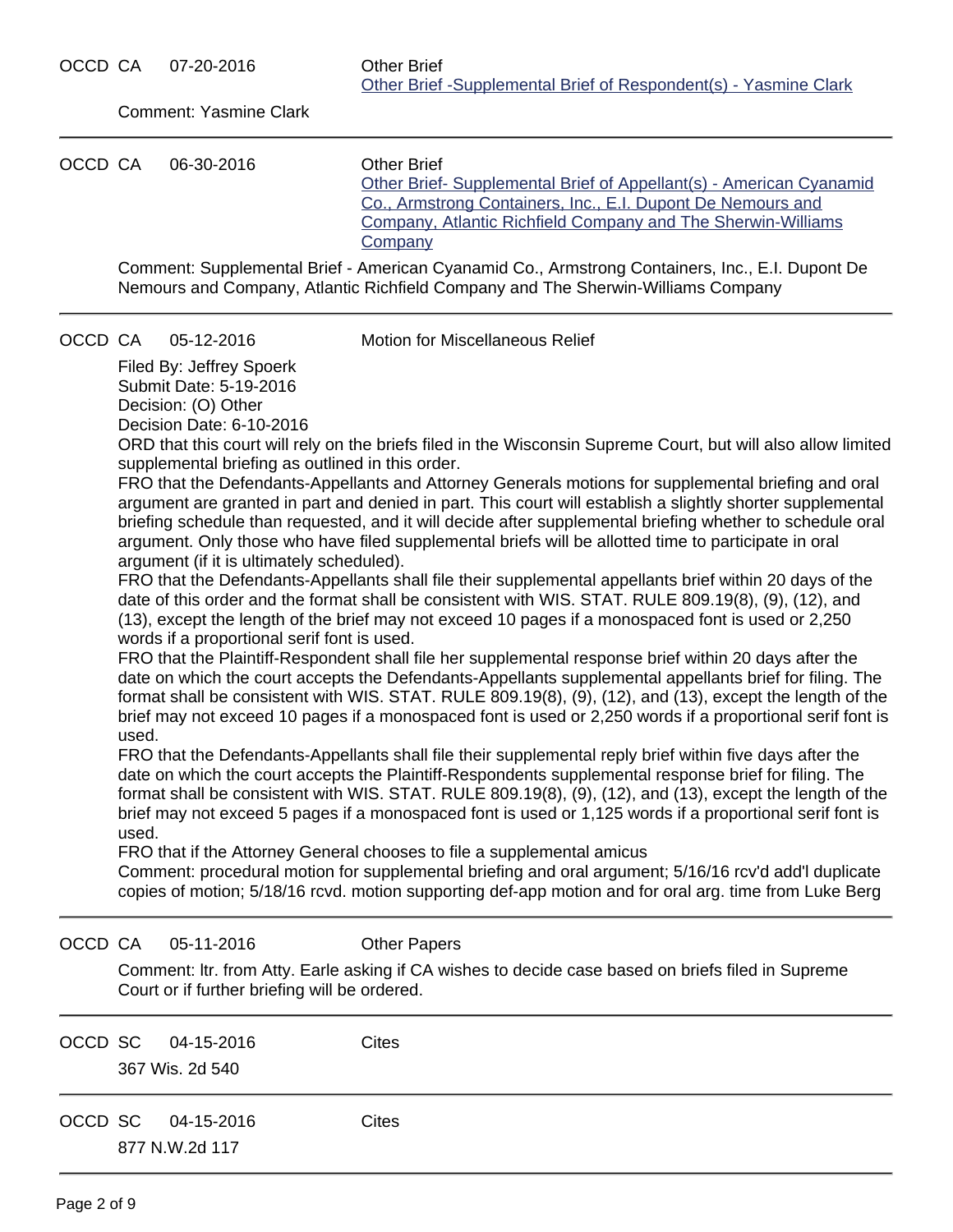| OCCD SC | 04-15-2016                                                                                                                                           | Opinion/Decision                                                                                                                                                                  |  |  |  |
|---------|------------------------------------------------------------------------------------------------------------------------------------------------------|-----------------------------------------------------------------------------------------------------------------------------------------------------------------------------------|--|--|--|
|         | Opinion: Opinion                                                                                                                                     | Judge Panel: Roggensack, Abrahamson, Bradley, Prosser, Ziegler, Gableman, Bradley                                                                                                 |  |  |  |
|         | Decision: Remanded to Court of Appeals Pages: 2<br>Order Text: The order granting certification is vacated and the cause is remanded to the court of |                                                                                                                                                                                   |  |  |  |
|         | appeals.                                                                                                                                             |                                                                                                                                                                                   |  |  |  |
|         | REBECCA G. BRADLEY, J., did not participate.                                                                                                         |                                                                                                                                                                                   |  |  |  |
| OCCD SC | 04-13-2016                                                                                                                                           | <b>Public Domain Citation</b>                                                                                                                                                     |  |  |  |
|         | Comment: PDC No: 2016 WI 24                                                                                                                          |                                                                                                                                                                                   |  |  |  |
| OCCD SC | 04-12-2016                                                                                                                                           | <b>Other Papers</b>                                                                                                                                                               |  |  |  |
|         |                                                                                                                                                      | Comment: Itr. from DSG Berg responds with citation to SC case he mentioned during 4/5/16 oral<br>argument. Case is Bank Markazi v. Petersoh, Docket No. 14-770.                   |  |  |  |
| OCCD SC | 04-05-2016                                                                                                                                           | <b>Oral Argument</b>                                                                                                                                                              |  |  |  |
|         |                                                                                                                                                      | Comment: at 1:30 p.m. Atty Leon F. DeJulius for Def-App; Atty Luke N. Berg Amicus Curiae for<br>Def-App; Atty Fidelma L. Fitzpatrick for Pla-Res; Atty Peter G. Earle for Pla-Res |  |  |  |
| OCCD SC | 03-14-2016                                                                                                                                           | <b>Briefs Received At State Law Library</b>                                                                                                                                       |  |  |  |
| OCCD SC | 03-09-2016                                                                                                                                           | <b>Rejected Electronic Document</b>                                                                                                                                               |  |  |  |
|         | response to a motion.                                                                                                                                | Comment: 14AP775 - Appendix to Response to motion, it is not a requirement to e-file an appendix to a                                                                             |  |  |  |
| OCCD SC | 03-09-2016                                                                                                                                           | <b>Rejected Electronic Document</b>                                                                                                                                               |  |  |  |
|         |                                                                                                                                                      | Comment: 14AP775 - Response to motion, it is not a requirement to e-file a response to a motion.                                                                                  |  |  |  |
| OCCD SC | 03-08-2016                                                                                                                                           | <b>Reply Brief-Supreme Court</b><br><b>Reply Brief-Supreme Court</b>                                                                                                              |  |  |  |
|         | Filed By: James Goldschmidt                                                                                                                          |                                                                                                                                                                                   |  |  |  |
| OCCD SC | 03-08-2016                                                                                                                                           | <b>Brief of Amicus Curiae</b><br>Brief of Amicus Curiae - Non-Party Brief Of The Attorney General In<br><b>Support Of The Defendants-Appellants</b>                               |  |  |  |
|         | Filed By: Luke Berg                                                                                                                                  | Comment: Non-Party Brief Of The Attorney General In Support Of The Defendants-Appellants                                                                                          |  |  |  |
| OCCD SC | 03-08-2016                                                                                                                                           | Response Brief-Supreme Court<br>Response Brief-Supreme Court                                                                                                                      |  |  |  |
|         | Filed By: Peter Earle                                                                                                                                |                                                                                                                                                                                   |  |  |  |
| OCCD SC | 02-16-2016                                                                                                                                           | <b>Briefs Received At State Law Library</b>                                                                                                                                       |  |  |  |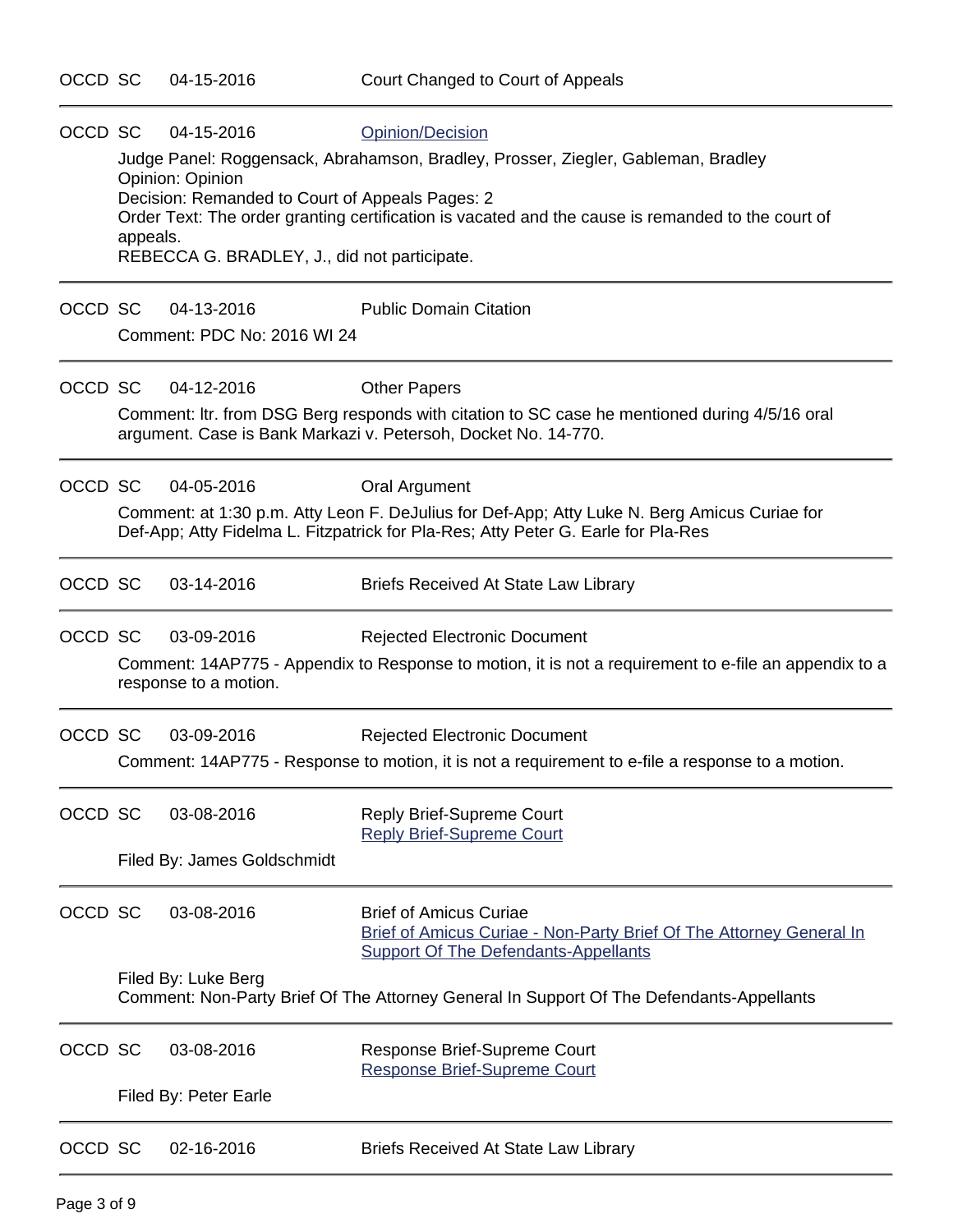OCCD SC 02-08-2016 Motion for Miscellaneous Relief

Filed By: Luke Berg Submit Date: 2-8-2016 Decision: (G) Grant Decision Date: 3-8-2016 IT IS ORDERED that the motion is granted. The Wisconsin Attorney Generals amicus brief is accepted for filing, and the Wisconsin Attorney General shall participate in the oral argument using 10 minutes of defendants-appellants' allotted time for argument. REBECCA G. BRADLEY, J., did not participate. SHIRLEY S. ABRAHAMSON, J. (concurring in part). Motion Response Filed By: Peter Earle Submit Date: 2-15-2016 Motion Response Filed By: Luke Berg Submit Date: 2-15-2016 Motion Response Filed By: Peter Earle Submit Date: 2-22-2016 Motion Response Filed By: Peter Earle Submit Date: 2-26-2016 Motion Response Filed By: Luke Berg Submit Date: 2-29-2016 Comment: Attorney General In Support of Defendants-Appellants file Amicus Brief/ be allotted oral argument time

OCCD SC 01-25-2016 Motion to Take Judicial Notice

Filed By: Victor Harding Submit Date: 1-25-2016 Decision: (O) Other Decision Date: 3-8-2016 IT IS ORDERED that the motion is granted as to Exhibits 1-3 and denied as to Exhibits 4-7. Legislative history, such as that contained within Exhibits 1-3, is properly subject to judicial notice, and defendants-appellants do not argue otherwise. See, e.g., Czapinski v. St. Francis Hosp., Inc., 2000 WI 80, 24, 236 Wis. 2d 316, 613 N.W.2d 120. As to Exhibits 4-7, however, Ms. Clark has failed to establish, as material here, that the information in those documents cannot reasonably be questioned, see Wis. Stat. 902.01(2)(b), or that the information is relevant to the issues before the court. REBECCA G. BRADLEY, J., did not participate. SHIRLEY S. ABRAHAMSON, J., (concurring in part and dissenting in part). ANN WALSH BRADLEY, J. (concurring in part and dissenting in part). Motion Response Filed By: James Goldschmidt Submit Date: 2-3-2016

OCCD SC 01-19-2016 Other Papers

Comment: ret. mail, Atty. Fitzpatrick's copy of ack. of filing First SC Brief, updated address, remailed

OCCD SC 01-15-2016 Motion to Extend Time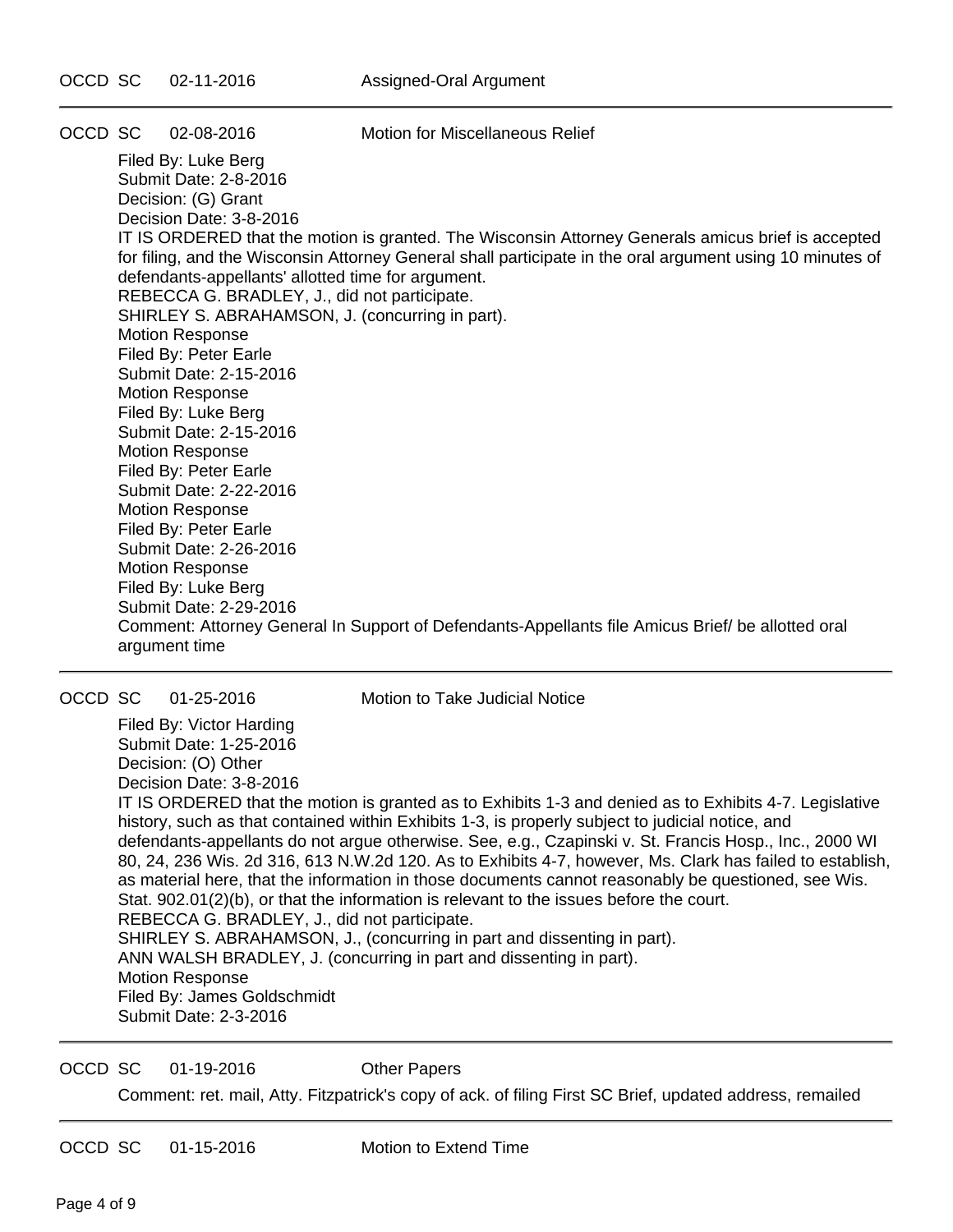Filed By: Peter Earle Submit Date: 1-15-2016 Decision: (G) Grant Decision Date: 1-15-2016 IT IS ORDERED that the motion is granted. Plaintiff-respondent's response brief shall be served and filed on or before January 25, 2016. See BR2 event due on 1-25-2016

OCCD SC 01-04-2016 Motion for Pro Hac Vice status Filed By: James Goldschmidt Submit Date: 1-6-2016 Decision: (G) Grant Decision Date: 1-7-2015 IT IS ORDERED the motion is granted. A copy of SCR 10.34(4), setting forth the requirements for attorneys appearing pro hac vice, is attached to the moving party's order. Rebecca G. Bradley, J. did not participate. Comment: (Add'l copies of motion rcv'd on 1/6/16)

OCCD SC 12-30-2015 First Brief-Supreme Court [First Brief-Supreme Court](https://acefiling.wicourts.gov/document/eFiled/2014AP000775/158663) Filed By: James Goldschmidt Comment: separate appendix OCCD SC 12-02-2015 Court Changed to Supreme Court OCCD CA 12-02-2015 Hold Status OCCD SC 09-29-2015 Certification Filed Filed By: Supreme Court Supreme Court Submit Date: 10-2-2015 Decision: (G) Grant Decision Date: 12-2-2015 IT IS ORDERED the certification is granted and the appeal is accepted for consideration of all issues raised before the court of appeals. When this court grants direct review upon certification, it acquires

jurisdiction of the case, Wis. Const. art. VII, 3(3), that is, the entire appeal, which includes all issues, not merely the issues certified or the issue for which the court accepts the certification. State v. Stoehr, 134 Wis. 2d 66, 70, 396 N.W.2d 177 (1986); Wis. Stat. 808.05(2) and (Rule) 809.61. Further, the court has jurisdiction over issues not certified because the court may review an issue directly on its own motion. Wis. Stat. 808.05(3); and IT IS FURTHER ORDERED that within 30 days after the date of this order the appellant must file either a brief in this court or a statement that no brief will be filed; that within 20 days of filing, the respondent must file either a brief or a statement that no brief will be filed; and that if a brief is filed by the respondent, within 10 days of filing, the appellant must file either a reply brief or a statement that no reply brief will be filed; and IT IS FURTHER ORDERED that in any brief filed in this court the parties shall not incorporate by reference any portion of their court of appeals' brief; instead, any material upon which there is reliance should be restated in the brief filed in this court; and IT IS FURTHER ORDERED that in the event any party elects not to file a brief in this court, the briefs previously submitted by that party to the court of appeals shall stand as that party's brief in the Supreme Court; and IT IS FURTHER ORDERED that within the time period established for the filing of briefs, each party must provide the clerk of this court with copies of the briefs previously filed on behalf of that party in the court of appeals. If a party elects to file a new brief(s), 10 copies of their court of appeals brief(s) must be provided. If a party elects to stand on their court of appeals brief(s), 17 copies of each of their court of appeals brief(s) must be provided. IT IS FURTHER ORDERED that the parties shall be notified of the date and time for oral argument in this appeal in due course. Rebecca G. Bradley, J., did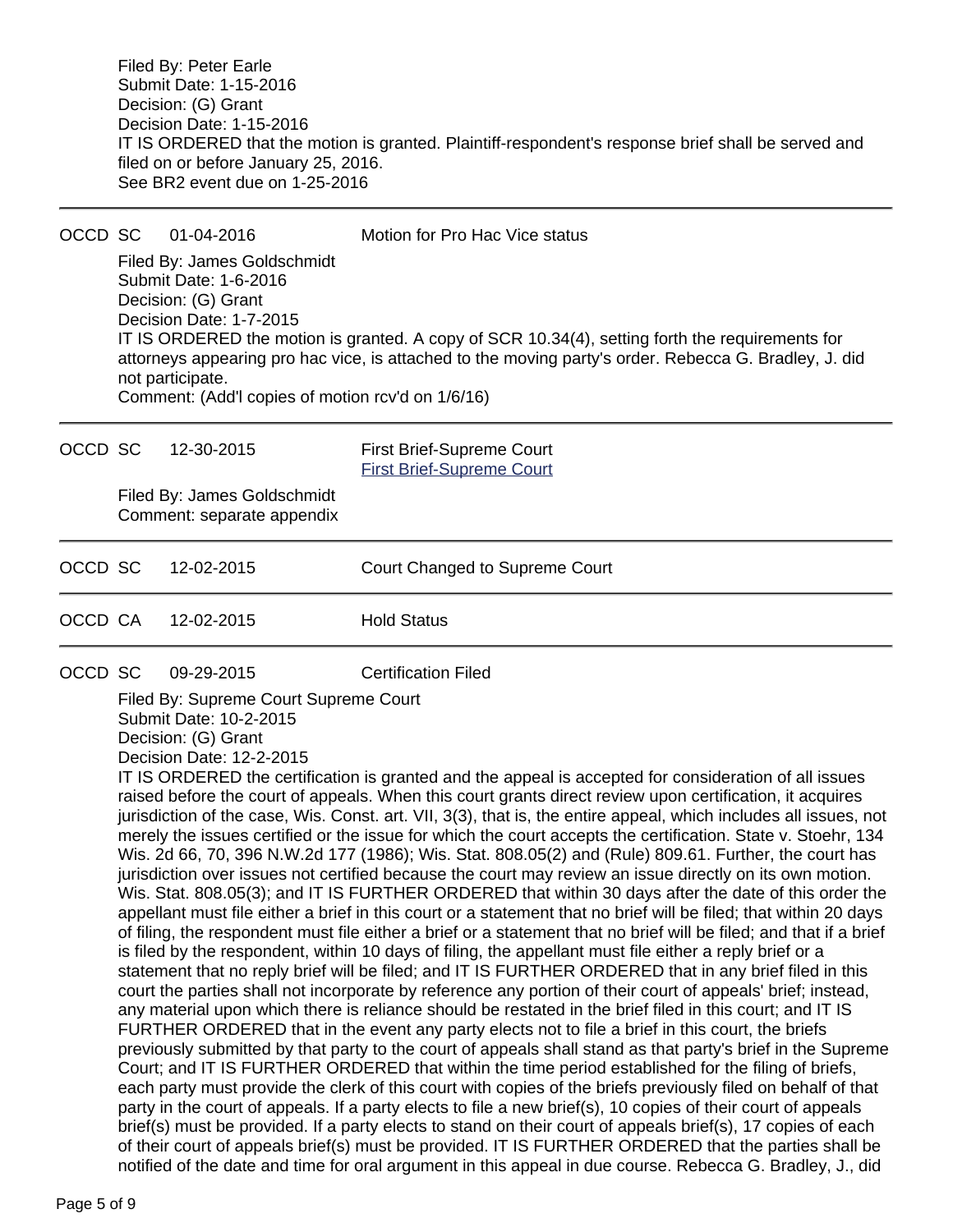| OCCD CA |                                                            | 09-29-2015                                                                                                                                                                                                                              | Opinion/Decision                                                                                                                                                                                                                                                                                                     |  |
|---------|------------------------------------------------------------|-----------------------------------------------------------------------------------------------------------------------------------------------------------------------------------------------------------------------------------------|----------------------------------------------------------------------------------------------------------------------------------------------------------------------------------------------------------------------------------------------------------------------------------------------------------------------|--|
|         |                                                            | Judge Panel: Kessler, Curley, Bradley<br><b>Opinion: Certification</b><br>Decision: Certification Filed Pages: 14                                                                                                                       | Order Text: For the foregoing reasons, we respectfully request the supreme courts guidance regarding<br>whether applying WIS. STAT. 895.046 retroactively deprives Clark of a vested property right in violation<br>of the due process protections guaranteed by Article I, Section I of the Wisconsin Constitution. |  |
| OCCD CA |                                                            | 08-03-2015                                                                                                                                                                                                                              | <b>Submitted on Briefs</b>                                                                                                                                                                                                                                                                                           |  |
| OCCD CA | time.                                                      | 07-21-2015                                                                                                                                                                                                                              | <b>Rejected Electronic Document</b><br>Comment: The letter is being rejected because letters are not accepted under the efiling rule at this                                                                                                                                                                         |  |
| OCCD CA | time.                                                      | 07-21-2015                                                                                                                                                                                                                              | <b>Rejected Electronic Document</b><br>Comment: The motion is being rejected because motions are not accepted under the efiling rule at this                                                                                                                                                                         |  |
| OCCD CA |                                                            | 07-17-2015<br>Filed By: James Goldschmidt<br>Submit Date: 7-21-2015<br>Decision: (D) Deny<br>Decision Date: 9-29-2015<br><b>Motion Response</b><br>Filed By: Peter Earle<br>Submit Date: 7-21-2015<br>Comment: 07/21/15, Rec'd response | Motion to Correct/Supplement Record<br>IT IS ORDERED the motion is denied. (footnote 2 of cert)                                                                                                                                                                                                                      |  |
| OCCD CA |                                                            | 06-01-2015                                                                                                                                                                                                                              | <b>Attorney Change</b><br>Comment: Letter from Gass Weber Mullins, LLC to withdraw Hanan, Hanan Withdrawn                                                                                                                                                                                                            |  |
| OCCD CA |                                                            | 05-26-2015                                                                                                                                                                                                                              | <b>Other Papers</b><br>Comment: Letter from Atty. Earle informing us US SC denied writ of certiorari                                                                                                                                                                                                                 |  |
| OCCD CA |                                                            | 04-30-2015                                                                                                                                                                                                                              | Briefs Received At State Law Library                                                                                                                                                                                                                                                                                 |  |
| OCCD CA |                                                            | 04-16-2015                                                                                                                                                                                                                              | Record and Briefs Sent to District 1                                                                                                                                                                                                                                                                                 |  |
| OCCD CA |                                                            | 04-14-2015                                                                                                                                                                                                                              | <b>Reply Brief</b><br><b>Reply Brief</b>                                                                                                                                                                                                                                                                             |  |
|         | Filed By: Jeffrey Spoerk                                   |                                                                                                                                                                                                                                         |                                                                                                                                                                                                                                                                                                                      |  |
|         | Comment: received 10 copies of BRY for SC use. PS 3-1-2016 |                                                                                                                                                                                                                                         |                                                                                                                                                                                                                                                                                                                      |  |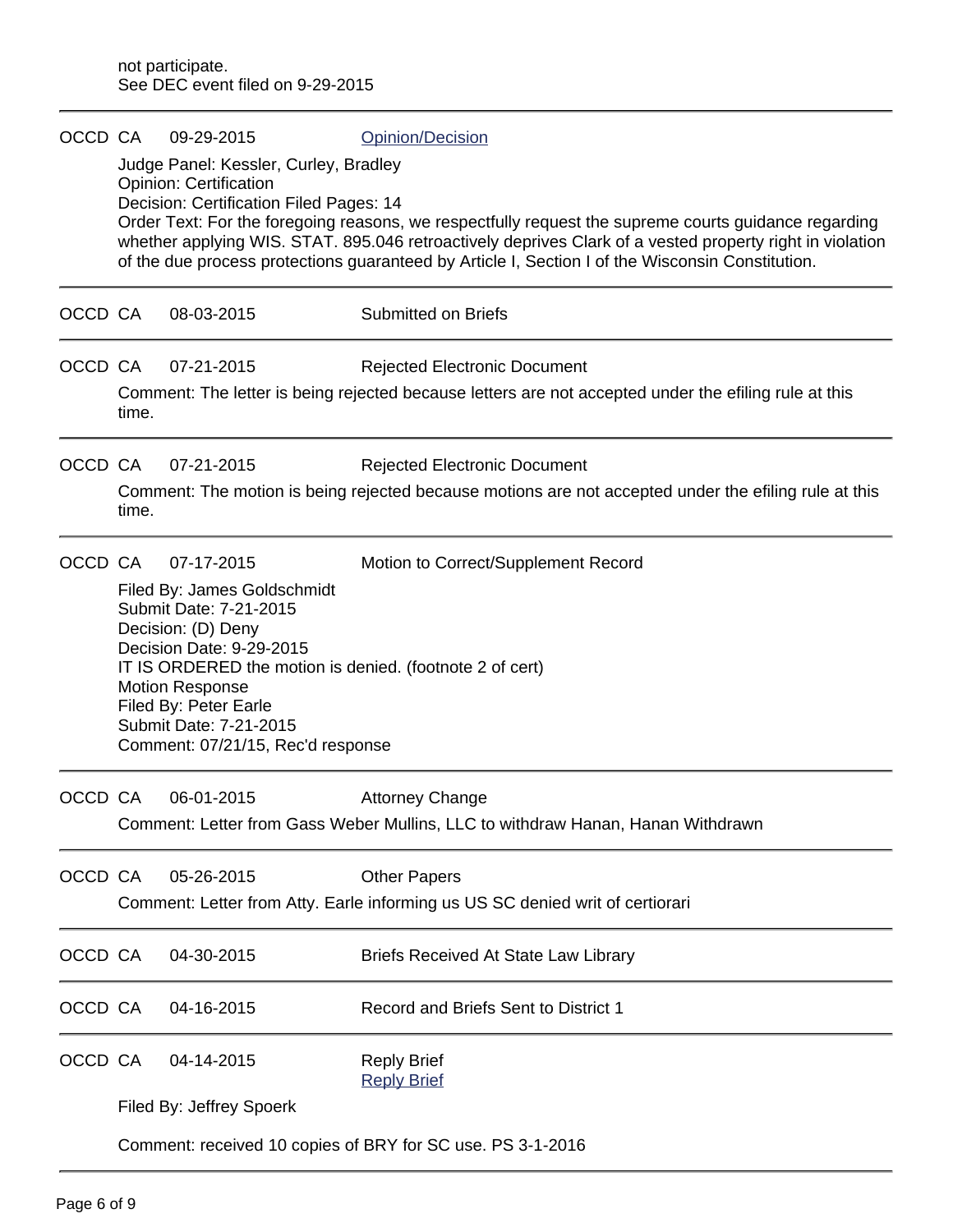| OCCD CA |                                                                                                                                                                                                                                                                                                                                                                             | 03-03-2015                                                                                                                                                                           | <b>Motion to Dismiss</b>                                                                                                                                                                                                                                         |  |  |  |
|---------|-----------------------------------------------------------------------------------------------------------------------------------------------------------------------------------------------------------------------------------------------------------------------------------------------------------------------------------------------------------------------------|--------------------------------------------------------------------------------------------------------------------------------------------------------------------------------------|------------------------------------------------------------------------------------------------------------------------------------------------------------------------------------------------------------------------------------------------------------------|--|--|--|
|         |                                                                                                                                                                                                                                                                                                                                                                             | Filed By: Peter Earle<br>Submit Date: 3-19-2015<br>Decision: (D) Deny<br>Decision Date: 3-30-2015<br><b>Motion Response</b><br>Filed By: James Goldschmidt<br>Submit Date: 3-19-2015 | IT IS ORDERED that the motion to dismiss and remand is denied. IT IS FURTHER ORDERED that the<br>reply brief in this matter shall be filed within fifteen days of the date of this order.<br>Comment: and Remand for Trial; 03/10/15, Rec'd Sherwin-Williams Rsp |  |  |  |
| OCCD CA |                                                                                                                                                                                                                                                                                                                                                                             | 02-26-2015                                                                                                                                                                           | <b>Rejected Electronic Document</b>                                                                                                                                                                                                                              |  |  |  |
|         |                                                                                                                                                                                                                                                                                                                                                                             | when done. (The appendix is optional)                                                                                                                                                | Comment: This Electronic Version of the Respondent's brief appendix cover is rejected due to an<br>incorrect party designation. Please reload a corrected version of your brief and notify the Deputy 1 clerk                                                    |  |  |  |
| OCCD CA |                                                                                                                                                                                                                                                                                                                                                                             | 02-26-2015                                                                                                                                                                           | <b>Rejected Electronic Document</b>                                                                                                                                                                                                                              |  |  |  |
|         |                                                                                                                                                                                                                                                                                                                                                                             |                                                                                                                                                                                      | Comment: This Electronic Version of the Respondent's brief is rejected due to an incorrect party<br>designation. Please reload a corrected version of your brief and notify the Deputy 1 clerk when done.                                                        |  |  |  |
| OCCD CA |                                                                                                                                                                                                                                                                                                                                                                             | 02-26-2015                                                                                                                                                                           | <b>Certificate of Service</b>                                                                                                                                                                                                                                    |  |  |  |
|         |                                                                                                                                                                                                                                                                                                                                                                             | Comment: BRS (IB)                                                                                                                                                                    |                                                                                                                                                                                                                                                                  |  |  |  |
| OCCD CA |                                                                                                                                                                                                                                                                                                                                                                             | 02-26-2015                                                                                                                                                                           | Brief of Respondent(s)<br><b>Brief of Respondent(s)</b>                                                                                                                                                                                                          |  |  |  |
|         |                                                                                                                                                                                                                                                                                                                                                                             | Filed By: Peter Earle                                                                                                                                                                |                                                                                                                                                                                                                                                                  |  |  |  |
|         | Comment: Separate Appendix. Please note an appendix certification has been added to this brief. See<br>Rule 809.19(2) regarding requirements. Please note the party designation on the caption was corrected<br>on the covers of this brief. Please use the above caption on all future briefs. Received 10 copies of CA<br>BRS and separate appendix for SC use 1/25/16 EW |                                                                                                                                                                                      |                                                                                                                                                                                                                                                                  |  |  |  |
| OCCD CA |                                                                                                                                                                                                                                                                                                                                                                             | 01-28-2015                                                                                                                                                                           | <b>Rejected Electronic Document</b>                                                                                                                                                                                                                              |  |  |  |
|         |                                                                                                                                                                                                                                                                                                                                                                             |                                                                                                                                                                                      | Comment: 3 electronic versions of the Appellant's brief were uploaded for an unknown reason. This<br>version is being rejected to avoid duplicity in the electronic document queue for this case.                                                                |  |  |  |
| OCCD CA |                                                                                                                                                                                                                                                                                                                                                                             | 01-28-2015                                                                                                                                                                           | <b>Rejected Electronic Document</b>                                                                                                                                                                                                                              |  |  |  |
|         |                                                                                                                                                                                                                                                                                                                                                                             |                                                                                                                                                                                      | Comment: 3 electronic versions of the Appellant's brief were uploaded for an unknown reason. This<br>version is being rejected to avoid duplicity in the electronic document queue for this case.                                                                |  |  |  |
| OCCD CA |                                                                                                                                                                                                                                                                                                                                                                             | 01-28-2015<br>Comment: BAP (IB)                                                                                                                                                      | <b>Certificate of Service</b>                                                                                                                                                                                                                                    |  |  |  |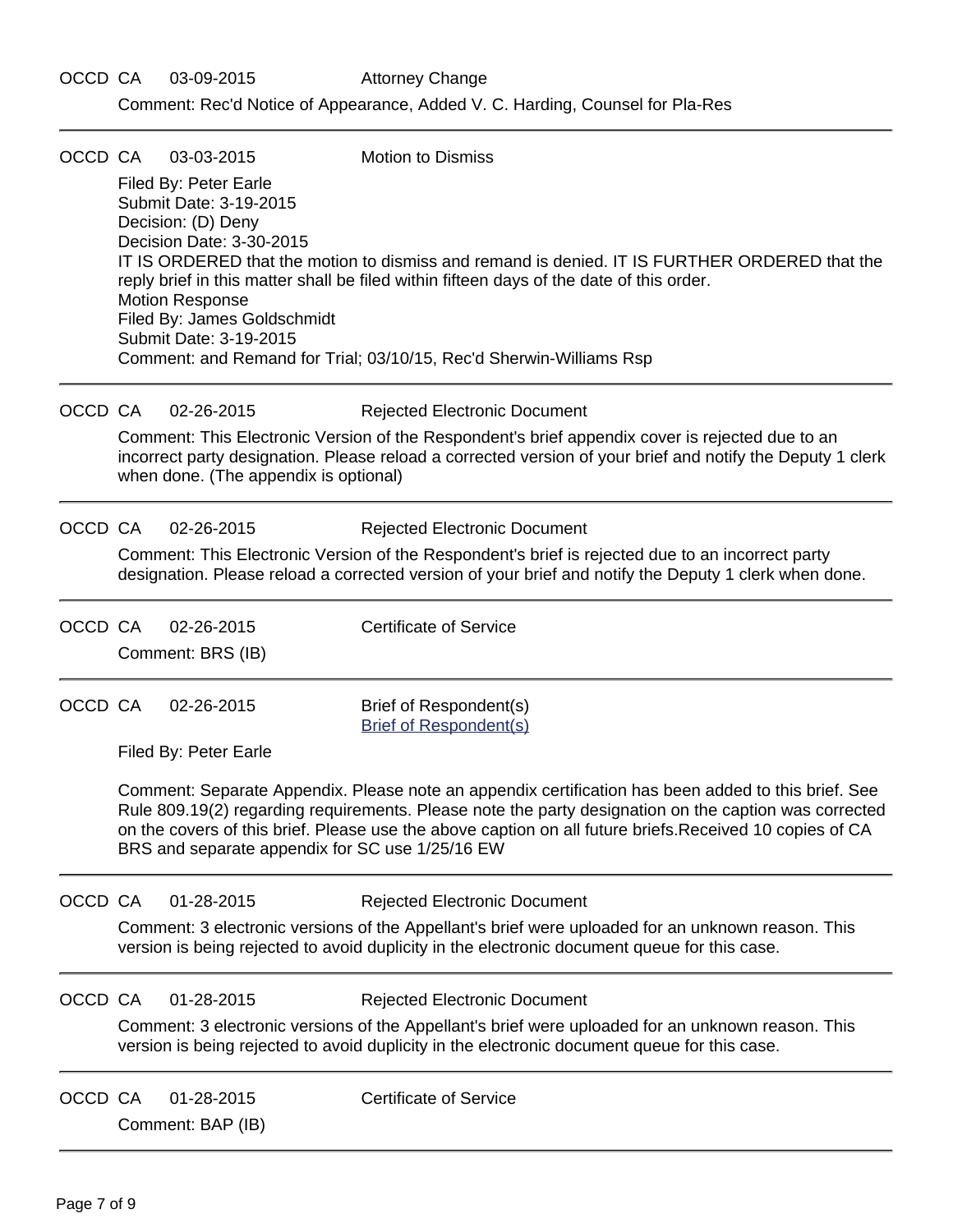Filed By: Jeffrey Spoerk

Comment: Separate Appendix: received 10 copies of BAP and appendix for SC use. PS 3-1-2016

OCCD CA 12-29-2014 Notice of Voluntary Dismissal Filed

Comment: Rec'd from NL Industries, Inc.; N/A; (Not a party to this appeal)

#### OCCD CA 12-17-2014 Record

Comment: 1-19 to 498-22, 5 Separate Boxes

| OCCD CA | 11-11-2014<br>Filed By: Michael Wirth<br>Submit Date: 11-11-2014<br>Decision: (G) Grant<br>Decision Date: 11-12-2014<br>December 10, 2014, or until further order of this court.<br>Comment: the submission of the REC | <b>Motion for Stay</b><br>IT IS ORDERED that transmittal of the record in this matter to the court of appeals is stayed through |
|---------|------------------------------------------------------------------------------------------------------------------------------------------------------------------------------------------------------------------------|---------------------------------------------------------------------------------------------------------------------------------|
| OCCD CA | 10-24-2014<br>Comment: New due date of connected REC: 11-10-2014                                                                                                                                                       | Delinquent                                                                                                                      |
| OCCD CA | 09-22-2014<br>notice); Resent to updated address                                                                                                                                                                       | <b>Other Papers</b><br>Comment: Mail returned from E. Echtman marked RTS, unable to forward, not at Milw HOC (1001)             |
| OCCD CA | 09-10-2014                                                                                                                                                                                                             | Letter/Correspondence<br>Comment: Rcv'd returned 8/27/14 mailing for Atty. Echtman, updated demographics and resent.            |
| OCCD CA | 09-09-2014                                                                                                                                                                                                             | Pro Hac Vice Letter                                                                                                             |
| OCCD CA | 09-08-2014                                                                                                                                                                                                             | <b>Caption Amended</b>                                                                                                          |
| OCCD CA | 09-08-2014                                                                                                                                                                                                             | Docketing Statement from Appellant                                                                                              |
| OCCD CA | 09-08-2014<br>Filed By: Jeffrey Spoerk<br>Status: Prev. Filed                                                                                                                                                          | <b>Statement on Transcript</b><br>Comment: 10/15/14, Provided copy of SRT to Circ. Ct. APP did not serve them                   |
| OCCD CA | 08-27-2014                                                                                                                                                                                                             | Notif. Sent-Filing of LVO & Court Record                                                                                        |
| OCCD CA | 08-27-2014                                                                                                                                                                                                             | Copy of CTO Grtg. PLV-from Cir. Ct.                                                                                             |